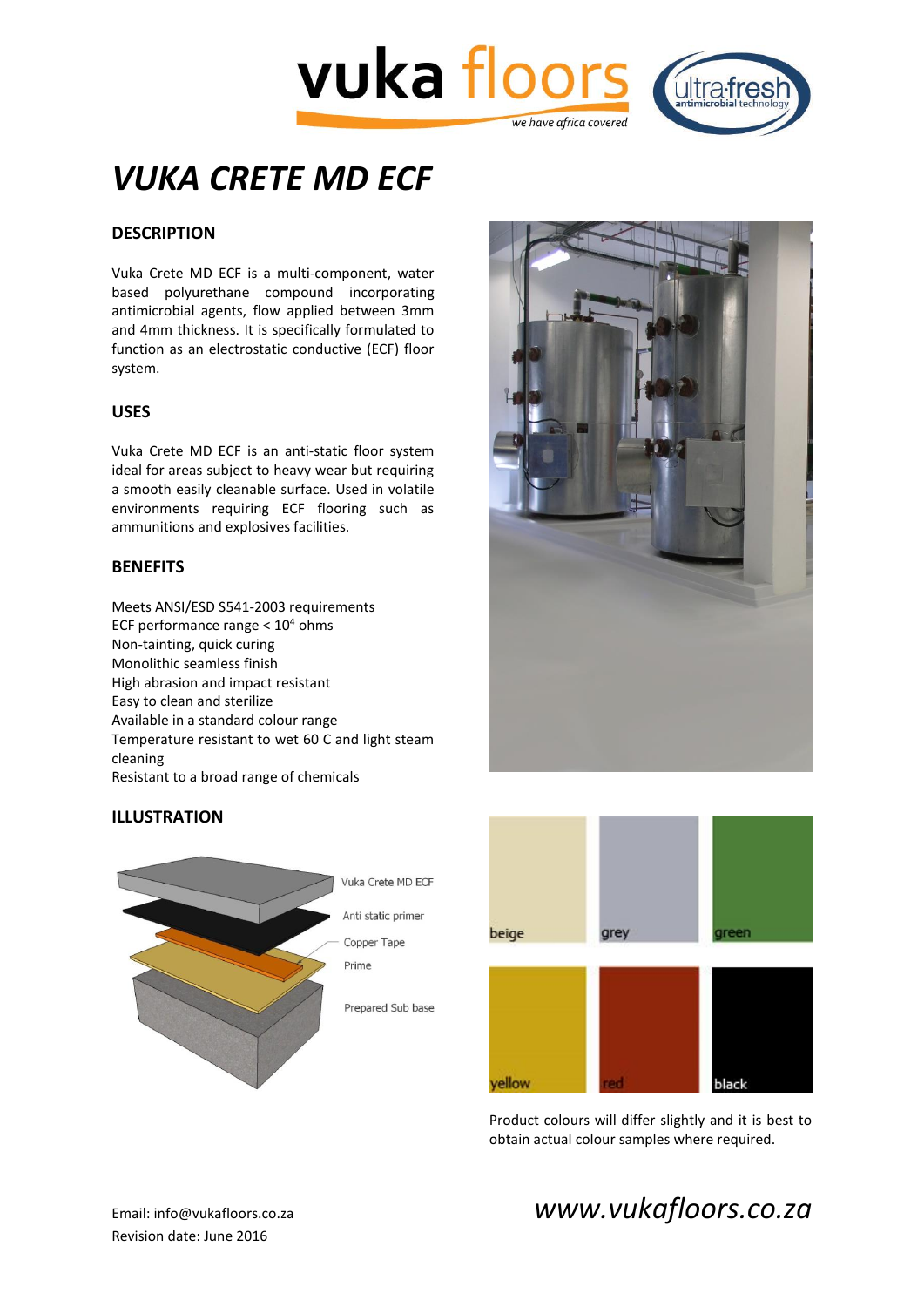

# *VUKA CRETE MD ECF*

# **ANTI MICROBIAL ADDITIVE**

The ULTRA FRESH anti-microbial additive incorporated into Vuka Crete MD ECF inhibits the growth of most bacteria and fungi in contact with the floor. This results in a daily hygienic advantage through the use of anti-microbial technology. It is intended to compliment good housekeeping practices and a suitable cleaning regime.

#### **CHEMICAL RESISTANCE**

For chemical resistance information please contact our Technical Department

# **TYPICAL PROPERTIES**

The following are typical properties achieved at 20C and 50% relative humidity.

| Light traffic $\omega$ 20°C | 24hrs                     |
|-----------------------------|---------------------------|
| Heavy traffic $\omega$ 20°C | 2 Days                    |
| Full cure @ $20^{\circ}$ C  | 7 Days                    |
| Compressive strength        | >50Mpa SABS 863:1994      |
| Tensile strength            | >10Mpa SABS 1253:1994     |
| Flexural strength           | >20Mpa SABS 864:1994      |
| Hardness Shore D            | 80                        |
| Impact Resistance           | ISO6272-1:2011            |
|                             | 1kg weight >1.8m          |
|                             | 2kg weight >1.5m          |
| Temperature 4mm             | $-15$ C to 85 C           |
| Water absorption            | – Contest<br>test.<br>Nil |
|                             | (Impermeable)             |
| <b>Bond Strength</b>        | Greater than cohesive     |
|                             | strength of 25N/mm2       |
|                             | concrete $> 1.5$ N/mm2    |
|                             | Proceg Dyna               |

#### **SURFACE REQUIREMENTS**

Concrete / Grano surfaces must have a minimum compressive strength of 25N/mm<sup>2</sup>, a minimum tensile strength of  $1.5N/mm^2$ , be at least 40mm thick. The substrate must be dry, free of oils waxes fats and other contaminants. Vacu-blasting, scarification, abrasive grinding followed by vacuum cleaning is preferred. The surface must show open pores throughout with exposed aggregate. **Acid etching is not acceptable.** It is mandatory to cut

Revision date: June 2016

grooves into the subfloor to minimise temperature and shrinkage stress. Typically 5mm x 5mm, 150mm from and running parallel with walls, plinths, columns and any finished edge such as expansion joints.

## **PRIMING**

The prepared substrate must be sealed with Vuka Prime 102, porous floors might require two coats. Apply copper tape and prime with Vuka AS Primer. All in strict accordance with Vuka Floors literature.

## **MIXING**

Vuka Crete MD ECF is a pre weighed kit for optimum performance and must not be split. Into a rotary pan mixer empty Part A, Part B, fibers and pigment components. Mix to an even consistency for about 30 seconds. Gradually add the aggregates and mix for 3 minutes until a fully wetted lump free mixture is obtained.

#### **APPLICATION**

Vuka Crete MD ECF is poured evenly over the appropriate area to be covered, spread the mix evenly with the appropriate size notched rake to the specified thickness. Immediately roll with a spiked roller to even and de-aerate the floor system.

## **PRODUCTS REQUIRED**

This system is built up as follows Vuka Prime 102 Copper Tape AS Primer Vuka Crete MD ECF

#### **COLOUR STABILITY**

This product is not colour fast and will change colour over time especially when exposed to direct sunlight and high intensity lighting. Exhibits a yellowing effect most noticeable in the grey. The discolouring does not compromise the products chemical resistance or physical characteristics.

# Email: info@vukafloors.co.za *www.vukafloors.co.za*